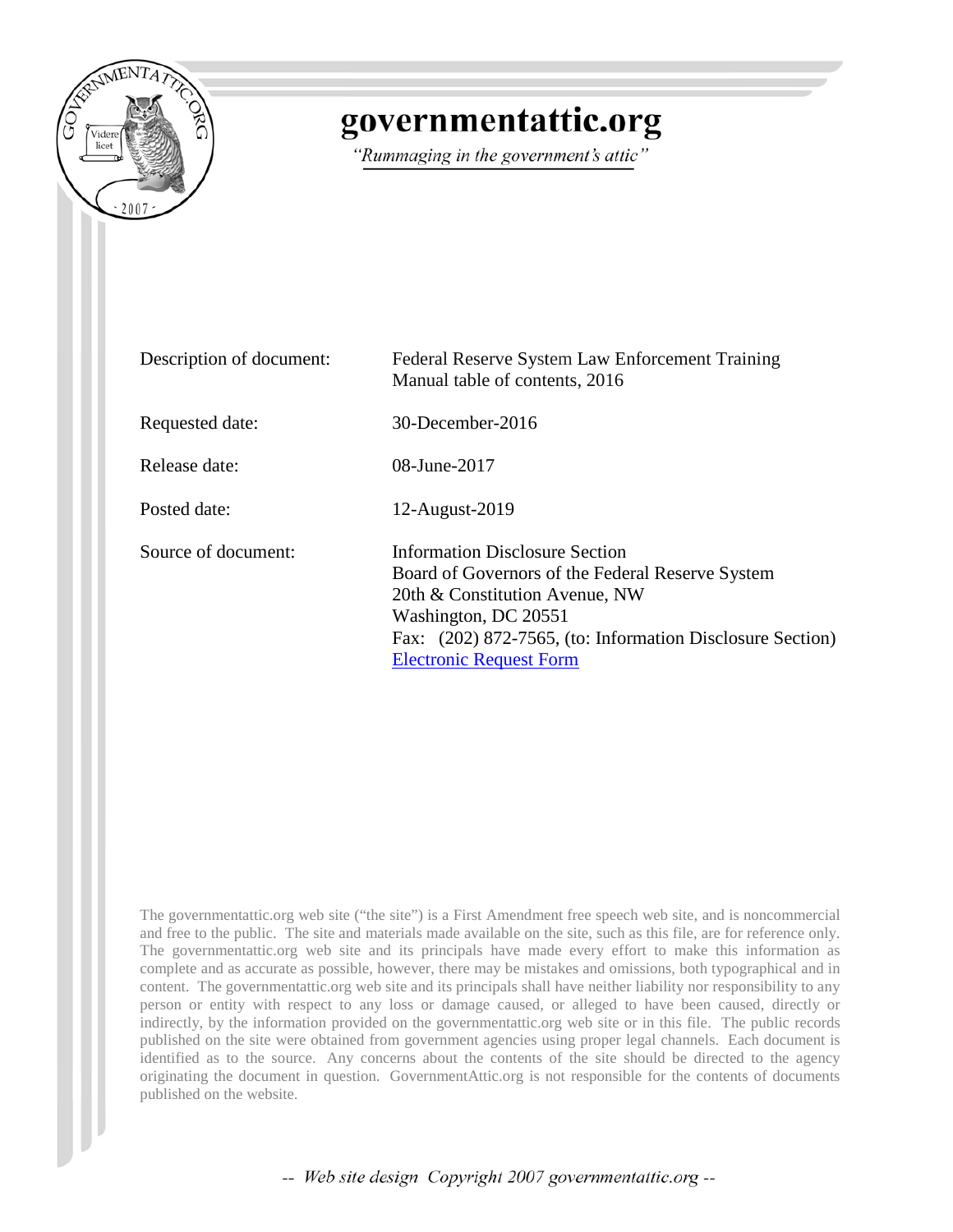

ADDRESS OFFICIAL CORRESPONDENCE TO THE BOARD

June 8, 2017

Re: *Freedom of Information Act Request Ref no. F-2017-070* 

This is in response to your e-mail message dated and received by the Board's Freedom of Information Office on December 30, 2016. Pursuant to the Freedom of Information Act ("FOIA"), 5 U.S.C. § 552, you seek copies of the following:

- [1] Federal Reserve Board Records Policy and Procedures Manual [;]
- [2] Reserve Maintenance Manual [;]
- [3] Federal Reserve System Law Enforcement Training Manual (Table of Contents only)[;]
- [4] Federal Reserve Administrative Manual (Table of Contents only) [; and]
- [5] Internal Administrative Procedures Manual (Table of Contents only)  $\lceil . \rceil$

On May 23, 2017, I responded to a separate, overlapping request from you that also addresses Items 1, 4 and 5 of this request. Therefore, this letter will address only Items 2 and 3 of this request.

Staff searched Board records and located a document that is responsive to Item 2 of your request. The responsive infonnation for Item 2, the Reserve Maintenance Manual, is publicly available on the Board's website at the following link: https://www.federalreserve.gov/monetarypolicy/files/reserve-maintenance-manual.pdf.

With respect to Item 3 of your request, staff searched Board records and located responsive information. However, I have determined that this document contains titles and subjects of law enforcement techniques and guidelines that, if disclosed, could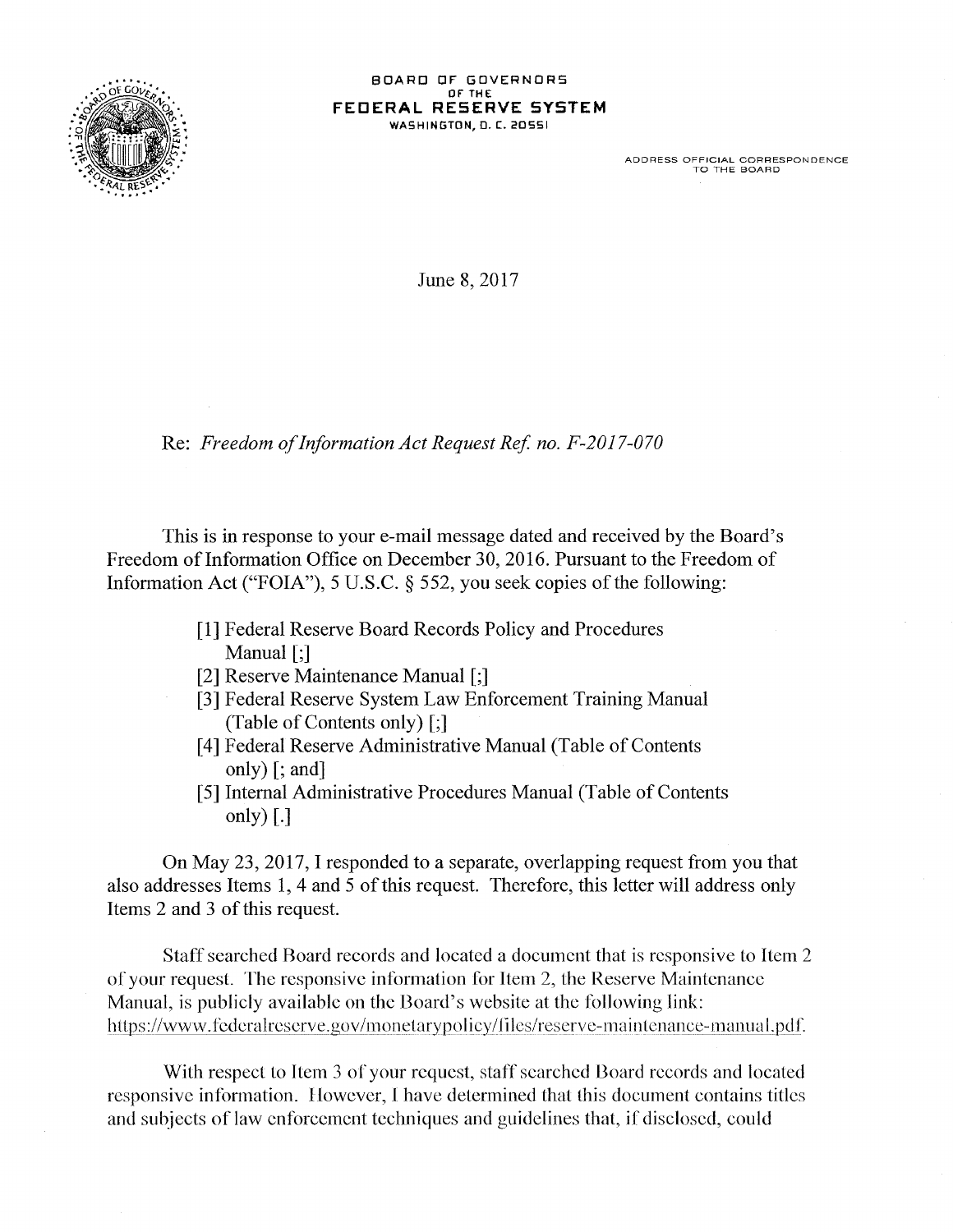reasonably be expected to risk circumvention of the law. Such information is exempt from disclosure and will be withheld from you under authority of exemption 7(E) of the FOIA, 5 U.S.C. § 552 (b)(7)(E). The document containing the exempt information has been reviewed under the requirements of subsection (b) of the Act, 5 U.S.C. § 552(b) and all reasonably segregable nonexempt information will be provided to you. The document you receive will indicate the nature and amount of information being withheld and its applicable exemption.

Your request for information is granted in part and denied in part for the reasons described above. If you believe that the determination to withhold certain information responsive to Item 3 is incorrect, you may administratively appeal by writing to Freedom of Information Office, Board of Governors of the Federal Reserve System, 20th Street & Constitution Avenue NW, Washington, D.C. 20551; by facsimile to 202-872-7565; or electronically to FOIA-Appeals@frb.gov. Your appeal must be postmarked or electronically transmitted within 90 days of the date of the response to your request.<sup>1</sup>

Very truly yours,

Mayork M Shoulds

Margaret McCloskey Shanks Deputy Secretary of the Board

<sup>&</sup>lt;sup>1</sup> Please note that you may also contact our FOIA Public Liaison at 202-452-3684 for further assistance. Additionally, you may contact the Office of Government Information Services (OGIS) at the National Archives and Records Administration to inquire about the FOIA mediation services they offer. The contact information for OGIS is as follows: Office of Government Information Services, National Archives and Records Administration, 8601 Adelphi Road-OGIS, College Park, MD 20740- 6001; e-mail at  $\underline{\text{ogis@nara.gov}}$ ; telephone at 202-741-5770 or toll free at 1-877-684-6448; or facsimile at 202-741-5769.